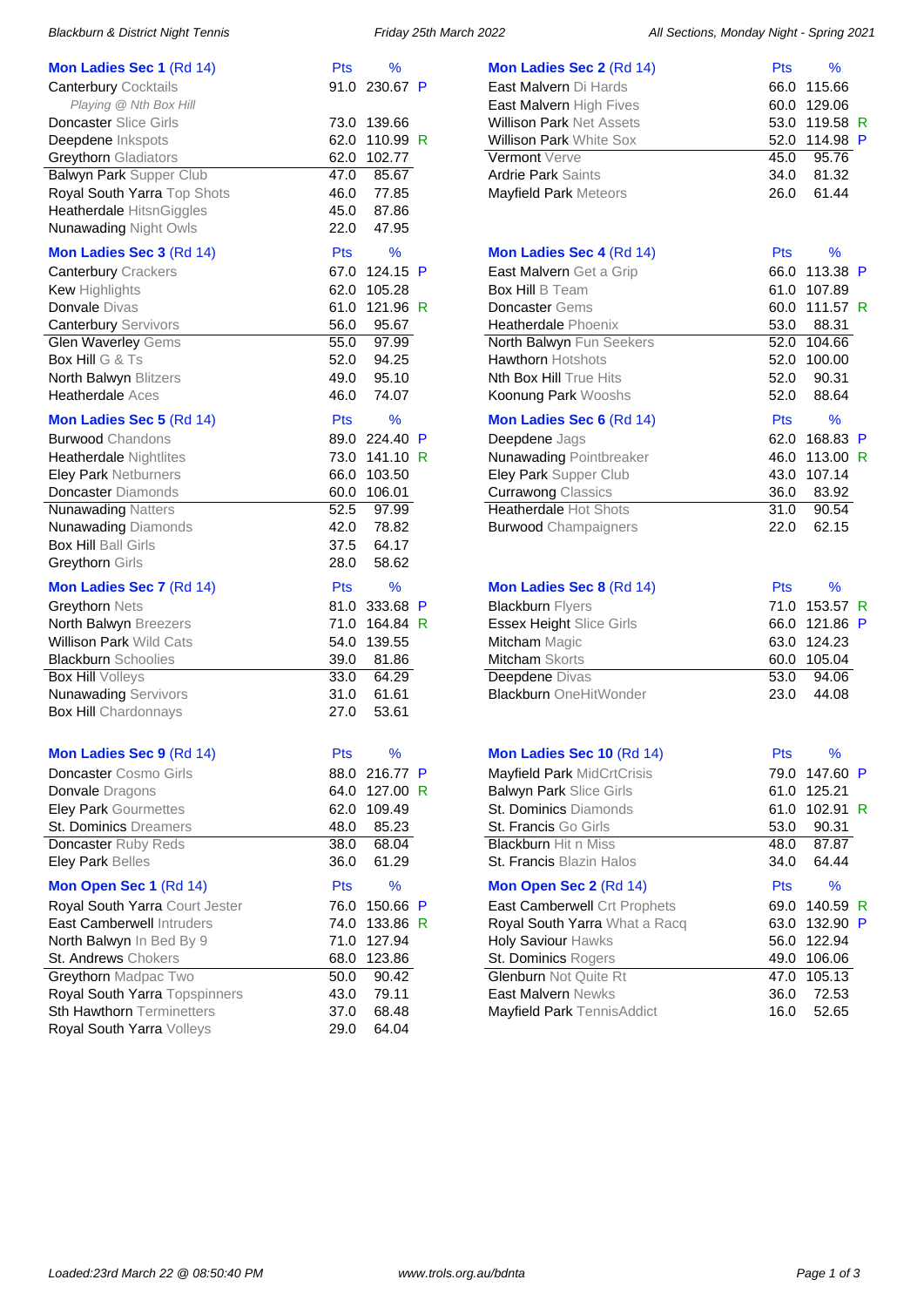| Mon Open Sec 3 (Rd 14)             | <b>Pts</b> | $\%$          |
|------------------------------------|------------|---------------|
| <b>East Camberwell Fuzzy Balls</b> |            | 69.0 135.91   |
| Royal South Yarra Simply Smash     |            | 53.0 121.61 P |
| East Camberwell CrtRedHanded       | 50.0       | 99.57         |
| <b>Canterbury Light Brig</b>       |            | 47.0 100.89 R |
| Playing @ Kew                      |            |               |
| <b>Hawthorn Hawks</b>              | 43.0       | 96.31         |
| <b>East Camberwell Pointless</b>   | 37.0       | 80.00         |
| <b>East Camberwell Sputniks</b>    | 37.0       | 76.53         |

| Mon Open Sec 4 (Rd 14)         | <b>Pts</b> | $\%$          |  |
|--------------------------------|------------|---------------|--|
| East Camberwell Lovin It       |            | 80.0 164.15 R |  |
| <b>Canterbury Quasers</b>      |            | 70.0 129.39 P |  |
| <b>St. Dominics Sos</b>        |            | 69.0 133.63 * |  |
| <b>Canterbury Supernovas</b>   |            | 67.0 131.58   |  |
| <b>Balwyn Park Smashers</b>    |            | 58.0 111.74   |  |
| <b>Box Hill Chatterbox1</b>    | 42.0       | 73.87         |  |
| East Camberwell SimplySmashn   | 27.0       | $56.47$ *     |  |
| <b>Royal South Yarra Stars</b> | 27 O       | 49.57         |  |